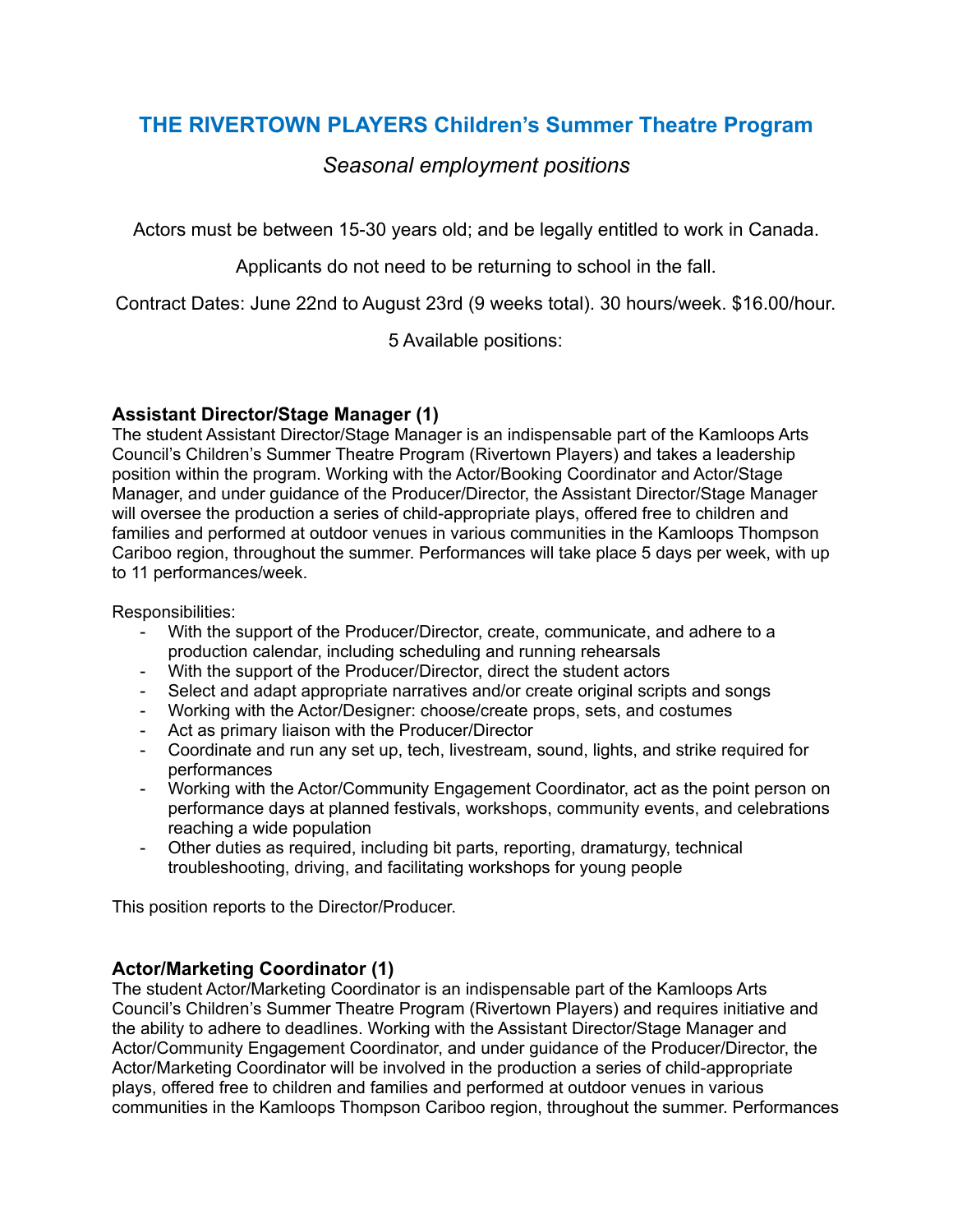will take place 5 days per week. Performances will take place 5 days per week, with up to 11 performances/week.

Responsibilities:

- With the support of the Kamloops Arts Council, and in coordination with the Production Calendar, create, schedule, and post marketing and communications for The Rivertown Players on social media channels
- With the support of the Kamloops Arts Council, create social media content and schedule it for the off-season months
- With the support of the Kamloops Arts Council, write and distribute press releases
- Provide patron support where needed, including communicating schedules and performance times and assisting patrons in accessing links or live performances
- Select and adapt appropriate narratives and/or create original scripts and songs
- Support the Actor/Designer in choosing and creating sets, props, and costumes
- Participate in rehearsals as required by the Assistant Director/Stage Manager
- Perform at many planned festivals, workshops, community events and celebrations reaching a wide population
- Other duties as required, including dramaturgy, reporting, setup and strike, technical troubleshooting, driving, and facilitating workshops for young people

This position reports to the Assistant Director/Stage Manager, the Kamloops Arts Council, and the Director/Producer.

#### **Actor/Community Engagement Coordinator (1)**

The student Actor/Community Engagement Coordinator is an indispensable part of the Kamloops Arts Council's Children's Summer Theatre Program (Rivertown Players) and requires initiative and excellent communication skills. Working with the Assistant Director/Stage Manager, and under guidance of the Producer/Director, the Actor/Community Engagement Coordinator will be involved in the production a series of child-appropriate plays, offered free to children and families and performed at outdoor venues in various communities in the Kamloops Thompson Cariboo region, throughout the summer. Performances will take place 5 days per week. Performances will take place 5 days per week, with up to 11 performances/week.

Responsibilities:

- Coordinating with the Assistant Director/Stage Manager, manage the performance schedule, including contacting local non-profits, seniors' homes, hospitals, daycares, tourism centres, community centres, festival organizers and other partners to arrange special performances, as well as coordinating a series of rotating outdoor performances in various parks.
- Select and adapt appropriate narratives and/or create original scripts and songs
- Support the Actor/Designer in choosing and creating sets, props, and costumes
- Participate in rehearsals as required by the Assistant Director/Stage Manager
- Perform at many planned festivals, workshops, community events and celebrations reaching a wide population
- Other duties as required, including dramaturgy, reporting, setup and strike, technical troubleshooting, driving, and facilitating workshops for young people

This position reports to the Assistant Director/Stage Manager, the Kamloops Arts Council, and the Director/Producer.